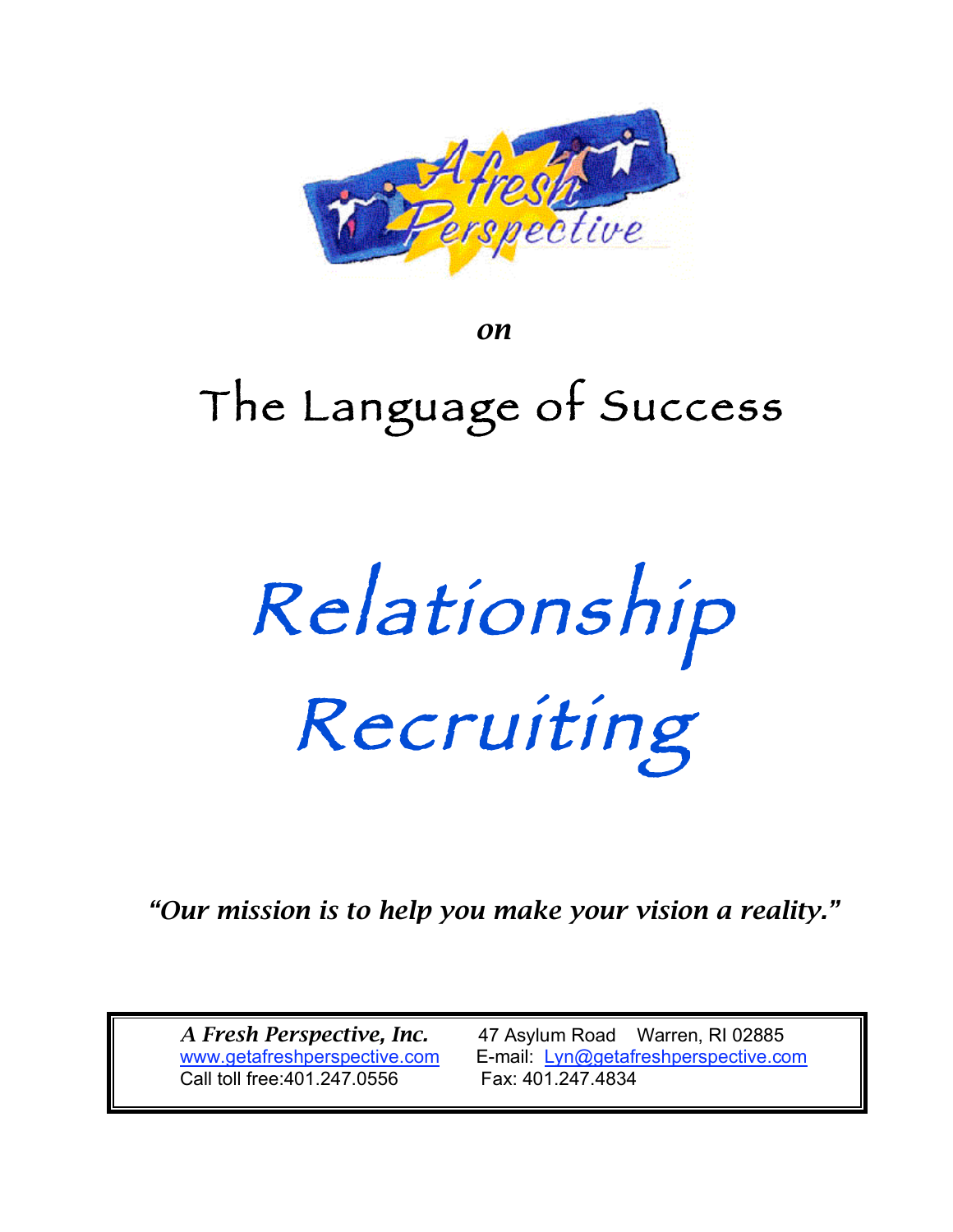

You have the chance to offer others the gift of your home-based business. Fun, friendship, financial rewards…they are all good reasons to recruit. But the **best reason** of all is that everyone deserves the opportunity to make up their own mind! When you recruit, you share your most important product. This program will help you get fluent at the Language of Success of Relationship Recruiting!

#### **There Are Lots of Reasons WHY Someone Joins You**

- **Product**
- **Profit**
- **Purpose**
- **People**
- **Personal Growth**



# **What's Your WHY for Sharing Your Business Opportunity?**

# **FAYC** stand for \_\_\_\_\_\_\_\_\_\_\_\_\_ \_\_\_\_\_\_\_\_\_\_\_\_\_ \_\_\_\_\_\_\_\_\_\_\_\_\_ \_\_\_\_\_\_\_\_\_\_\_\_\_

#### **Every Recruit Adds Every Recruit** Adds **and a set of the set of the set of the set of the set of the set of the set of the set of the set of the set of the set of the set of the set of the set of the set of the set of**

#### **Who Are Your Prospects?**

- People on Your "Who Do You Know?" List
- $\triangleright$  People You Meet

# **Learn to START CONVERSATIONS!**

 $\triangleright$  People at Parties

# **Become a FABULOUS LISTENER!**

 $\triangleright$  Referrals

#### **The Secret to Meeting People is Deciding That You Want To!**

You can start conversations with a  $\qquad \qquad$ , a  $\qquad \qquad$ , a  $\qquad \qquad$ , a

#### **Leave Your Agenda at the Door!**

Become a \_\_\_\_\_\_\_\_\_\_\_\_\_\_\_\_\_\_\_\_\_\_\_\_\_\_\_\_\_\_\_\_\_\_.

#### **Why Don't Qualified Prospects VOLUNTEER?**

- $\triangleright$  They may not be aware
- They may not want to \_\_\_\_\_\_\_\_\_\_\_\_\_\_\_\_\_\_\_\_\_\_\_\_\_
- $\triangleright$  They don't think

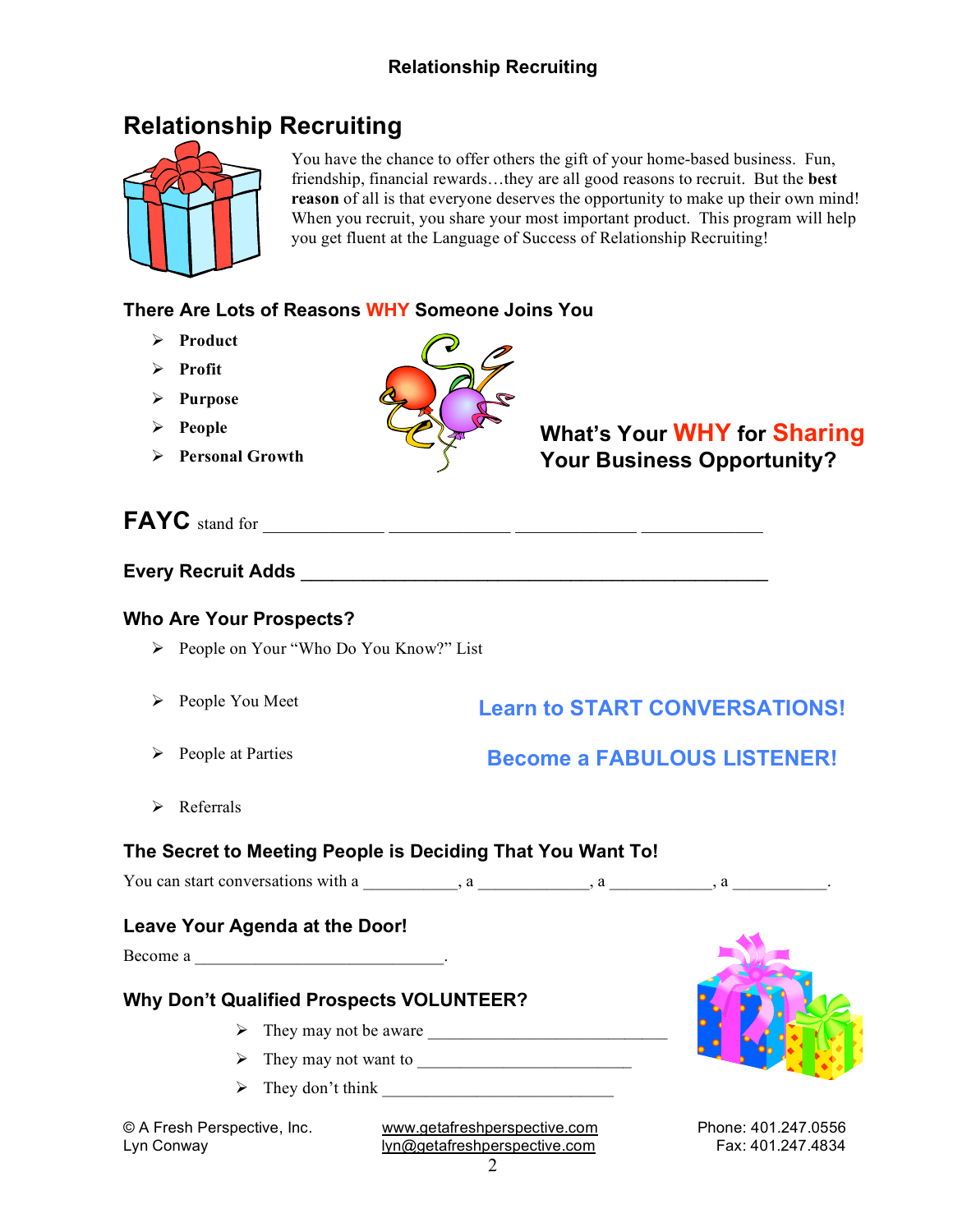# **The "I"s Have It**

#### **Inform**

Try any of these approaches to inform people you know, people you meet when you're "out and about," and people referred by others.



**The Direct Approach**  $\sim$  Use with people you know may have an interest *"I started a business that I absolutely love and I thought of you. I think it would be fun to work together. Can we get together and talk about it so we can see if anything interests you?"*

**The Opinion Approach ~** Great for people who intimidate you *"I've started my own business and I would really value your opinion. Would you spend a little time with me and tell me what you think?"*

#### **The Third-Party Approach**  $\sim$  Can be used with absolutely anyone

"I've started a business and I was wondering if you could help me. Who do you know who would be interested *in something like this?" "Who do you know that has talked about starting a home-based business?"*

#### **Approaching your "warmest market" ~** Your closest circle of friends and family

*"I know you care about my success. Can you help me? I need practice on my presentation. Can I practice on you?"*

#### **Inform People At Your Parties**

- **Be excited!**
- **Watch and listen all the time!**
- **Tell your "WHY" story.**

*"Why do you think someone like me would do something like this?"* The answers they give are

Write your WHY story here. Try ending with *"Why do you think someone like me would do something like this?"*

 **Describe the business as one of your three services.** *"My favorite service is offering you the opportunity to do what I do."*

 $\mathcal{L}_\text{max} = \mathcal{L}_\text{max} = \mathcal{L}_\text{max} = \mathcal{L}_\text{max} = \mathcal{L}_\text{max} = \mathcal{L}_\text{max} = \mathcal{L}_\text{max}$ 

- **Sprinkle recruiting messages throughout your presentation.** Be sure you mention the business opportunity
- **Use the recruiting tools your company offers.** Always ask, *"If this isn't for you, would you pass it on?"*
- **Avoid clichés when talking about your favorite benefits.** Describe your favorite benefits here using real-life examples:



#### **Use your Customer Care Card effectively!**

Write down what you will say as you go through each question.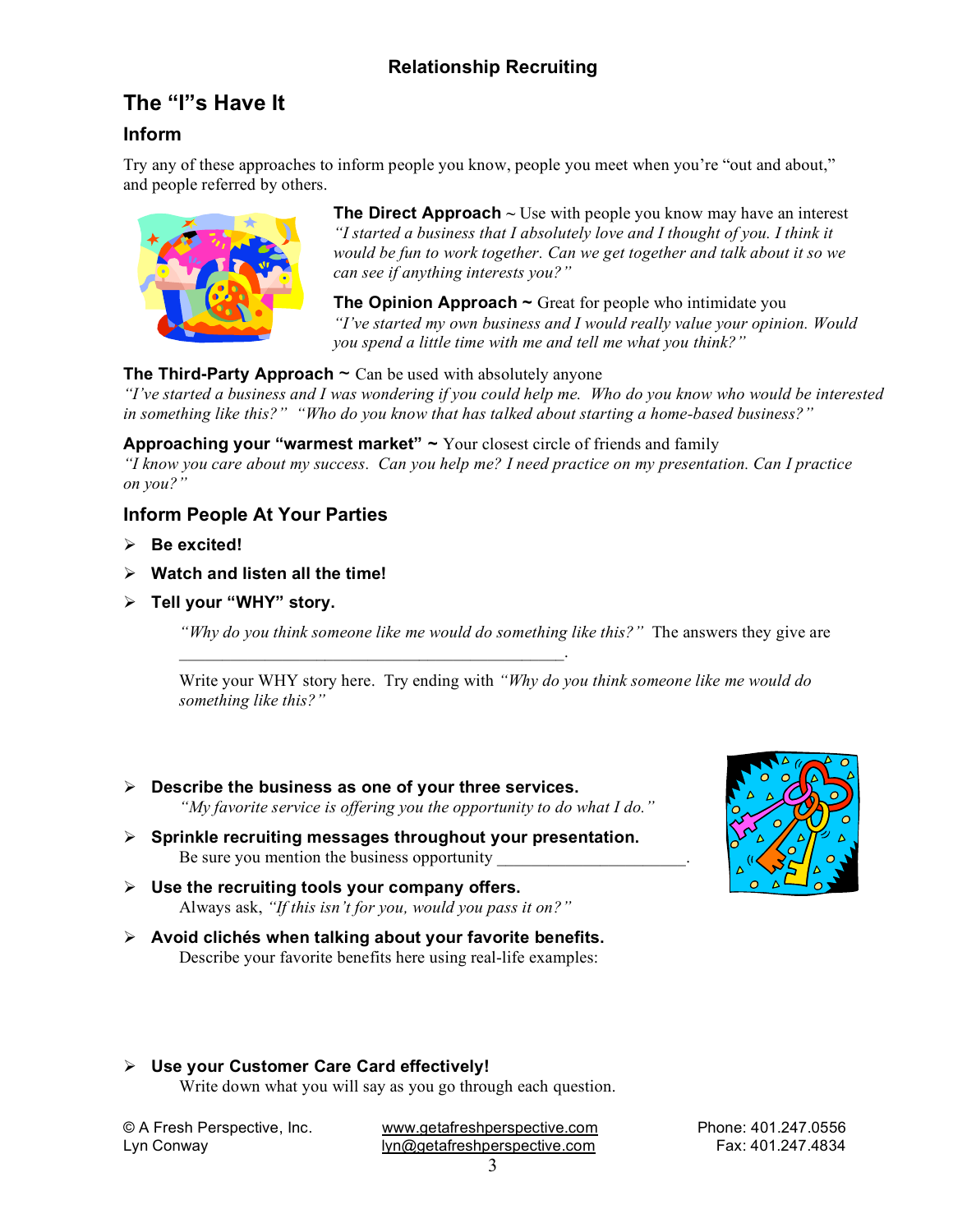# **Invite**

#### **Invite Your Hostess**

Write down your five natural opportunities to invite your Hostess. What word choices would you be comfortable using?

- 1.
- 2.
- 3.
- 4.
- 5.

#### **Invite Every Guest**

Write down how you will make Business Information available to your guests:

How will you let your guests know that you will be inviting them individually?

*"Is there anything about my business that looks good to you? If I give you some information, would you take a look?"* When the guest takes information, make an appointment to follow up in

*"I know you're going to have questions. What's the best number and time to reach you tomorrow?"*

#### **Possible Responses**

- *"Yes, I'll look at it."*
- The "yes, but no" response. For example, "*It does look like fun (YES), but I'm too busy (NO)."* This response is normal! Write down what you would feel comfortable saying:
- *"No, thank you."*

Check to be sure you understand. "*No, like never? Or should we talk at another time?"*

#### **Follow Up Promptly**

Start a Get InFORMed sheet (page 7 in this workbook) and make as many notes as possible.

When you call when you said you would, two things happen:

1.

#### $2<sup>1</sup>$

*"I will follow up with you until you tell me you don't want me to follow up anymore."*

# **Interview**

The interview process may take ten minutes…or a year. Some personality types make quick decisions based on instinct. Others take a long time, ask lots of questions and analyze every detail. The important thing to realize is that when your prospect reaches an informed decision that is right for her, it will also be the right decision for you!

© A Fresh Perspective, Inc. www.getafreshperspective.com Phone: 401.247.0556 Lyn Conway **contract as a set of the United States** Lyn Conway **Fax: 401.247.4834** 



**A DSA Survey of People New to the Industry found that most people joined their company because someone asked them!**

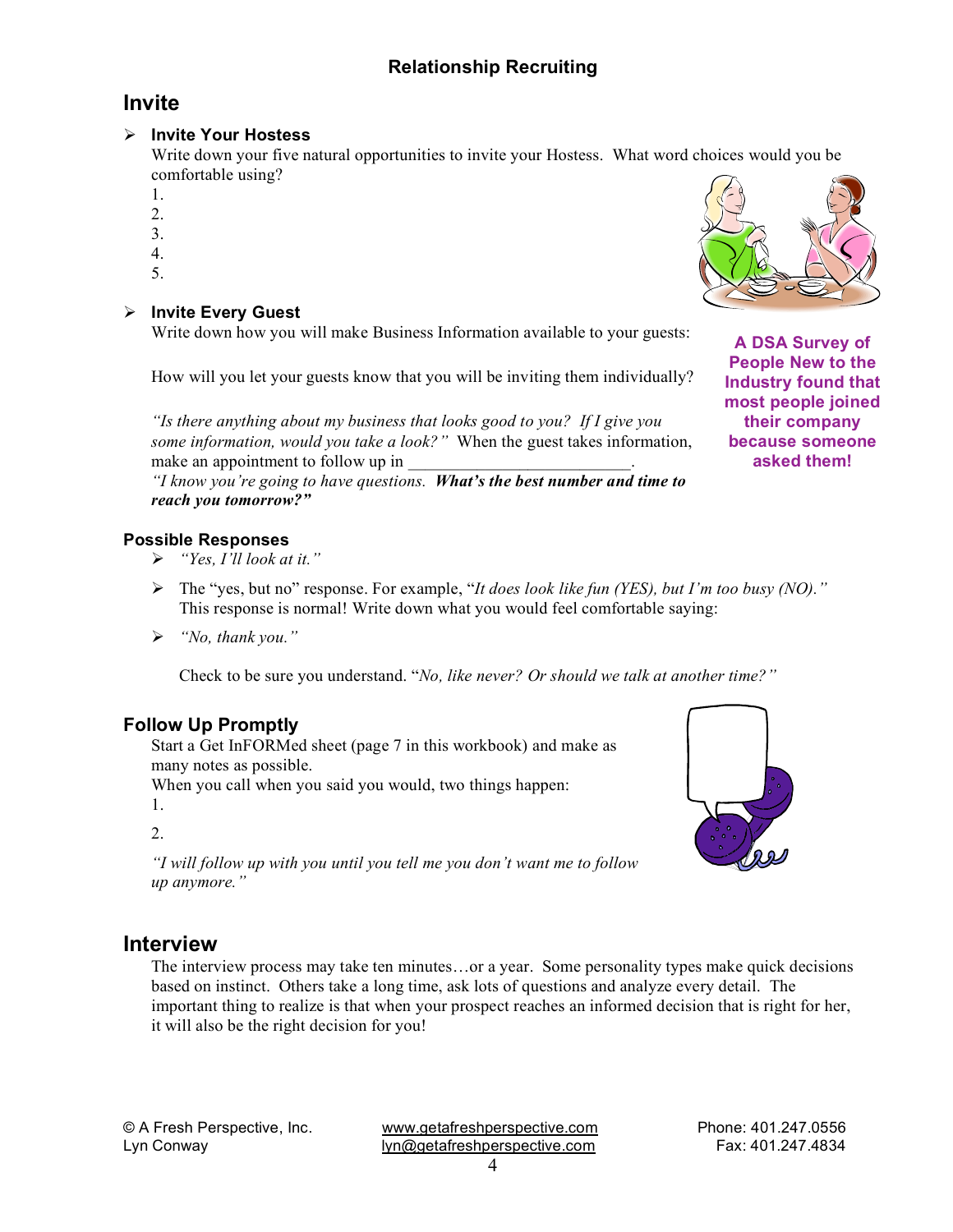#### **Begin a Get InFORMed Sheet**

You can use this page to make notes after your first contact and each time you talk to you prospect. **"***When we met at \_\_\_\_, I promised to give you a call today. Do you have a few minutes to talk?"*

- If "*Yes*," ask, *"Did you have a chance to look at the information I gave you?"*
	- If *"Yes"* ~ *"Great. From what you know so far, what appeals to you?"* You want to start by discovering a possible "heart tug," rather than asking, *"Do you have any questions?"*

If your prospect gives you a positive response, make your next question a "trial close." *"Great! Do you want to talk about how this business can fit in your life, or do just want to know how to get started?"*

- If *"No"* ~ *"That's okay. Why don't you grab it now and we'll look at it together?"* This suggestion helps avoid endless phone tag. After all, it's not the packet you gave her that does the recruiting – you do!
- If your prospect says, "*No*, *I don't have time to talk right now,*" ask, *"When would you have a few minutes?"* Arrange a specific time to call again.



#### **Help Your Prospect Make an Informed Decision**

If your prospect has questions or needs more information, try to get together in person. If time or distance makes it impossible, continue on the phone.

#### **Ask questions about:**

| $\triangleright$ <b>Family:</b> | Tell me about your family. Do you have children? How old are they? Where do<br>you live? How long have you lived there? How do you like it? |
|---------------------------------|---------------------------------------------------------------------------------------------------------------------------------------------|
| $\triangleright$ Occupation:    | Do you work outside the home? What do you do? What do you like about your<br>job? Is there anything you would change?                       |
| $\triangleright$ Recreation:    | What do you enjoy doing with your free time? Do you like to travel? What was<br>your favorite vacation?                                     |
| $\triangleright$ Motivation:    | Is there a big event coming up in your life? Is there anything you've been putting<br>off because you need to save up the money?            |

As you listen, pay attention to "green flags" that your prospect is interested in a change in her life.

#### **Answer Her Questions**

Let your prospect know that you expect her to have questions. Most people do! The most common questions are:

- *"What does the business involve?"*
- *"How much can I earn?"*
- *"How will I learn to do this?"*
- *"What does it take to get started?"*

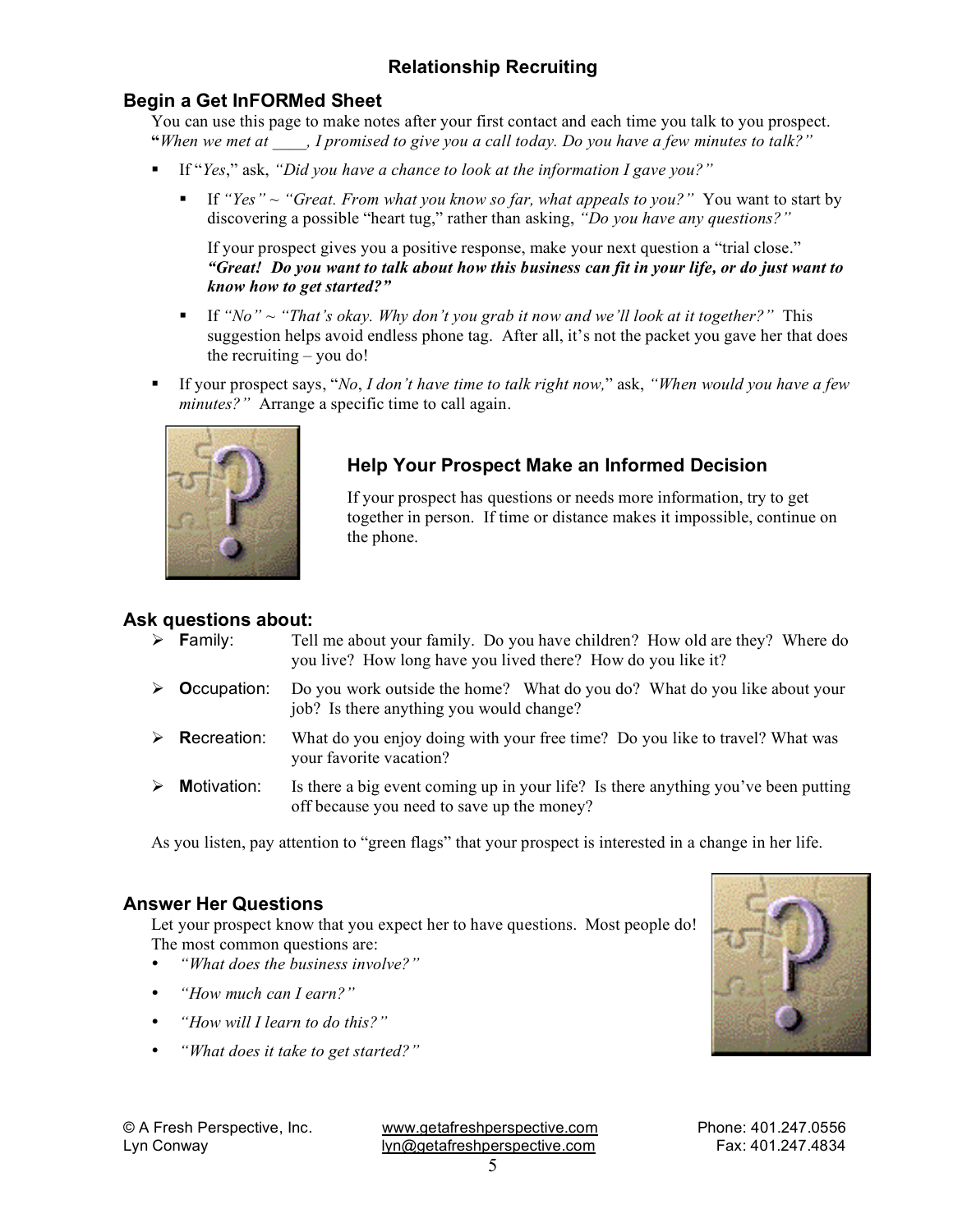# **Picture this visual to QUADruple your results!**

When you spend the majority of time relationship building, you and your prospect will both feel good about the results. Ask clarifying questions and express your understanding. **Answer your prospect's questions; don't prattle on about your favorite benefits.**

**This process will make it much easier to arrive at a decision.**



#### **"No" is Often Just a Need to "Know"**

Try these three methods to continue the conversation!

- $\triangleright$  Ask another question
- Use "feel, felt, found"
- *"That's the beautiful thing about my company."*

#### **The Fortune is in the Follow-up**

We all have a natural fear of appearing "pushy," so most of us give up before our prospect is ready to say, *"Yes!"* Take a look at these amazing statistics on prospects that eventually say "yes" to a product or service:

2% close on the first exposure 3% close on the second exposure 5% close on the third exposure 10% close on the fourth exposure *Don't stop here… look at the next percentage!* 80% close on the fifth through twelfth exposure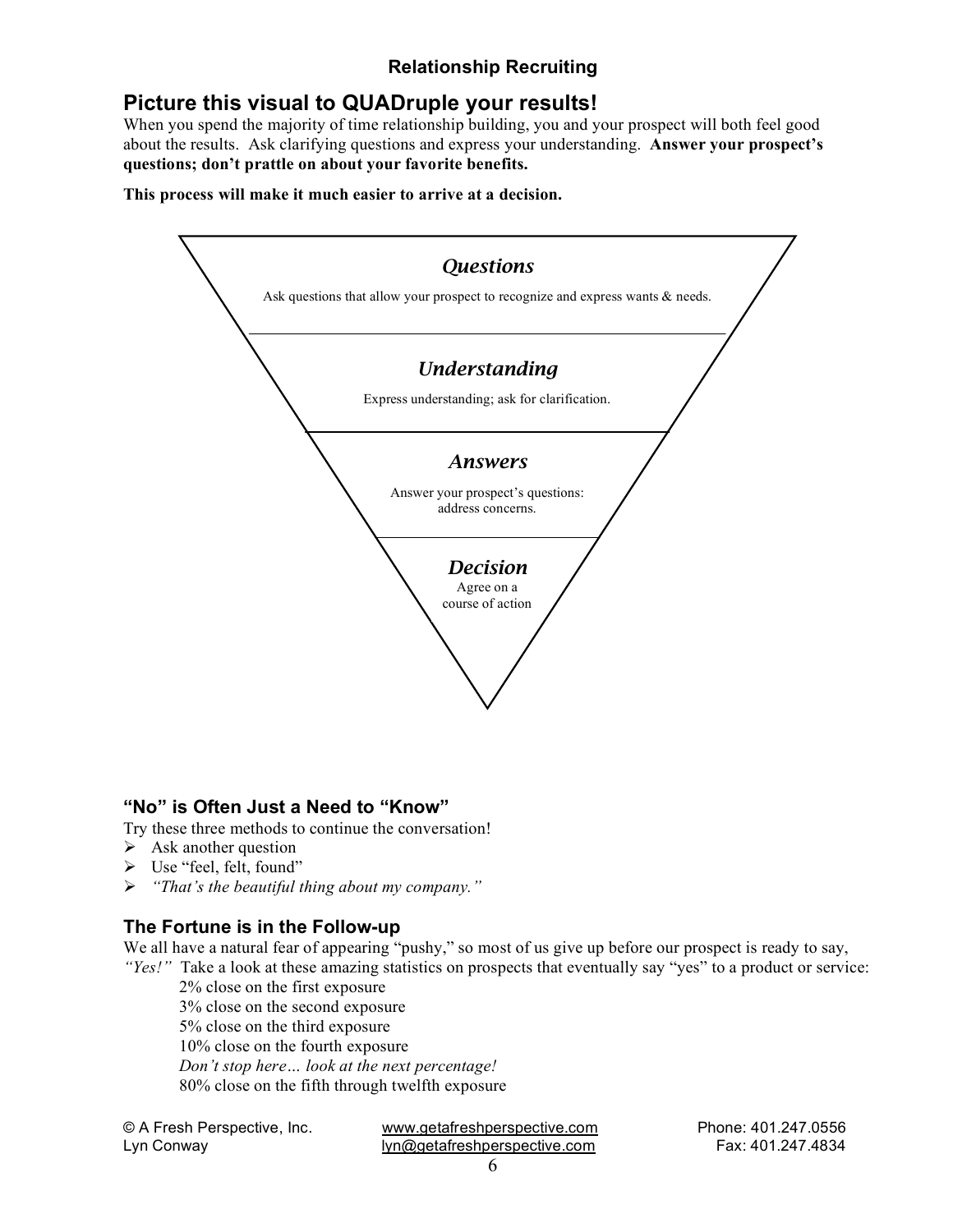# **Get InFORMed**

|                                                                         |  |                                                                                | Best time to contact _____________________                           |  |
|-------------------------------------------------------------------------|--|--------------------------------------------------------------------------------|----------------------------------------------------------------------|--|
|                                                                         |  |                                                                                |                                                                      |  |
|                                                                         |  |                                                                                |                                                                      |  |
| Family                                                                  |  |                                                                                |                                                                      |  |
| $O$ ccupation                                                           |  |                                                                                |                                                                      |  |
| Recreation                                                              |  |                                                                                |                                                                      |  |
| <b>Motivation</b>                                                       |  |                                                                                |                                                                      |  |
|                                                                         |  |                                                                                |                                                                      |  |
|                                                                         |  |                                                                                |                                                                      |  |
|                                                                         |  | <b>Edge</b> (Why would s/he be good for the business? Mark all that apply)     |                                                                      |  |
| People skills<br>Sense of humor<br>Self-confidence<br>Leadership skills |  | Large circle of influence<br>Organized<br>Good listener<br>Teaching experience | Hard worker<br>Self-starter<br>Marketing skills<br>Loves the product |  |
| © A Fresh Perspective, Inc.<br>Lyn Conway                               |  | www.getafreshperspective.com<br>lyn@getafreshperspective.com                   | Phone: 401.247.0556<br>Fax: 401.247.4834                             |  |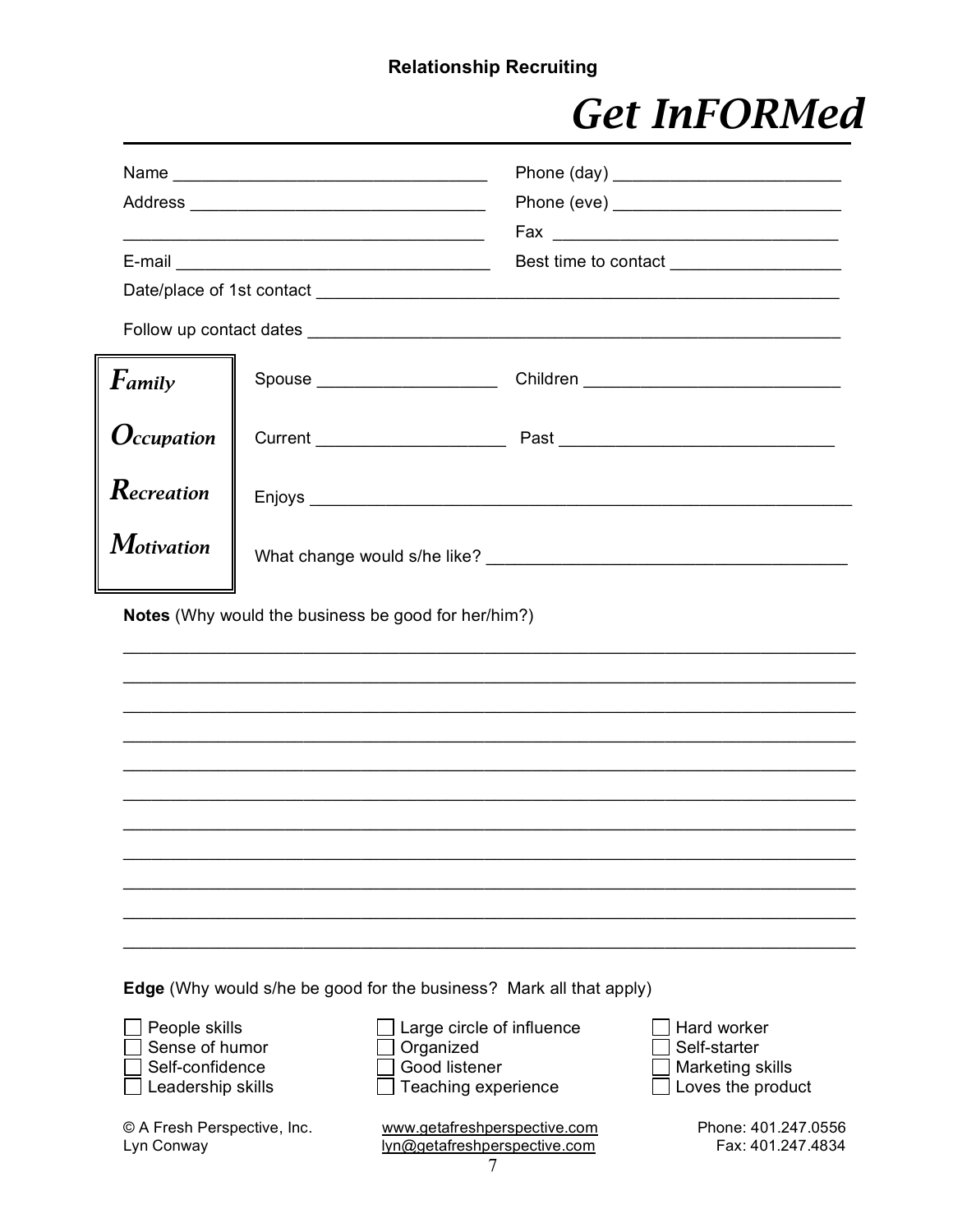| <b>Prospect Follow-up Log</b> |                                       |              |                 |  |
|-------------------------------|---------------------------------------|--------------|-----------------|--|
| Name, phone, e-mail           | <b>First Contact</b><br>(when, where) | <b>Notes</b> | Follow-up Dates |  |
|                               |                                       |              |                 |  |
|                               |                                       |              |                 |  |
|                               |                                       |              |                 |  |
|                               |                                       |              |                 |  |
|                               |                                       |              |                 |  |
|                               |                                       |              |                 |  |
|                               |                                       |              |                 |  |
|                               |                                       |              |                 |  |
|                               |                                       |              |                 |  |
|                               |                                       |              |                 |  |
|                               |                                       |              |                 |  |
|                               |                                       |              |                 |  |
|                               |                                       |              |                 |  |